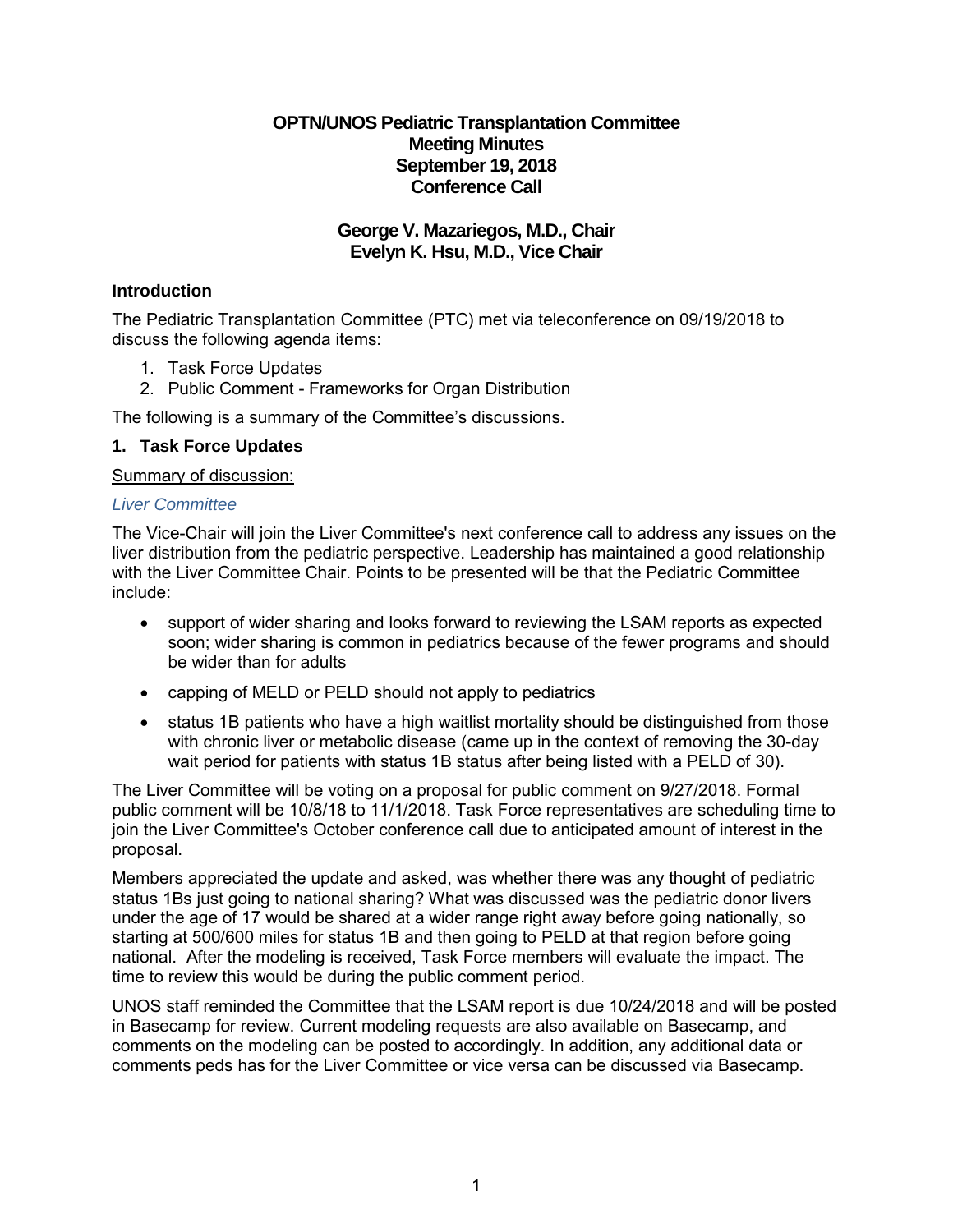### *Kidney Committee*

UNOS staff reminded members the KPSAM request is available on Basecamp. There will be ongoing discussions while they wait for the results of the modeling that the task force members should be engaged in. Those discussions include geographically distant donor hospitals and transplant programs (Hawaii, Alaska, and Puerto Rico), as well as simultaneous liver-kidney allocation. Public comment period for this proposal modeling will be in January 2019.

One Committee member who joined a few of the Kidney Committee calls commented that they were looking at modeling for giving additional proximity points. Another Committee member felt that it is difficult for her to have a comment or feedback without modeling and data on how pediatrics is affected. Another member commented that there has been more published about the erosion of pediatric priority in kidney allocation over the years. The kidney allocation system (KAS) and multi-organ transplant likely plays a part in access for pediatric candidates waiting for a solitary kidney transplant. The question was whether the Committee was interested in addressing that or whether they were just trying to develop another unit of distribution in the current system. UNOS staff responded that the current effort was to look at different distribution models only. The multi-organ transplant discussion is not a focus of this project at this time and would need to be addressed by within a different project.

Task Force members shared some disappointment that the Kidney Committee's focus now is very narrow. UNOS staff reminded the Committee the purpose of the current project was to address the use of donation service areas (DSAs) and regions in organ distribution. Embedding a complex issue such as pediatric kidney transplant access may not be possible due to the current project's short timeline and the diligence needed to carefully address the topic. Task force members on the KP working group are encouraged to bring up the pediatric and multiorgan topics to help make sure the points are raised.

One suggestion was that the Pediatric Committee create principles or guidelines to be used as a template. 1) Excluding liver donation, children do better with a pediatric organ. 2) Pediatric organs are more tolerant to travel. 3) No matter how large the transplant program, pediatric waiting lists vary with respect to its ability to use a particular pediatric organ. Guidelines will be necessary because the modeling will be irrelevant.

## *Thoracic Committee*

Thoracic Committee is moving forward with a modeling request for the November timeframe. Discussions will begin 11/1/2018 where they will discuss distances, heart/lung policy changes, and assessing impact to pediatric candidates. Anyone from the thoracic Task Force who can join that Thoracic Committee's conference call is encouraged to do so.

The timeline for each of the committees' geography discussions, modeling and public comment periods were summarized. Public comment for the distribution frameworks will conclude first in October and for liver and intestine will conclude at the end of October. Kidney-Pancreas and Thoracic will be out for public comment in January after their modeling comes back. VCA is also moving forward with a proposal to be out for public comment at that same time.

## **2. Public Comment - Frameworks for Organ Distribution**

The Committee heard a presentation on the Geography Committee's concept document re: potential frameworks for organ distribution.

#### Summary of discussion:

The ask of this committee is: which of the three distribution frameworks the Pediatric Committee feels would best serve the organ transplant community?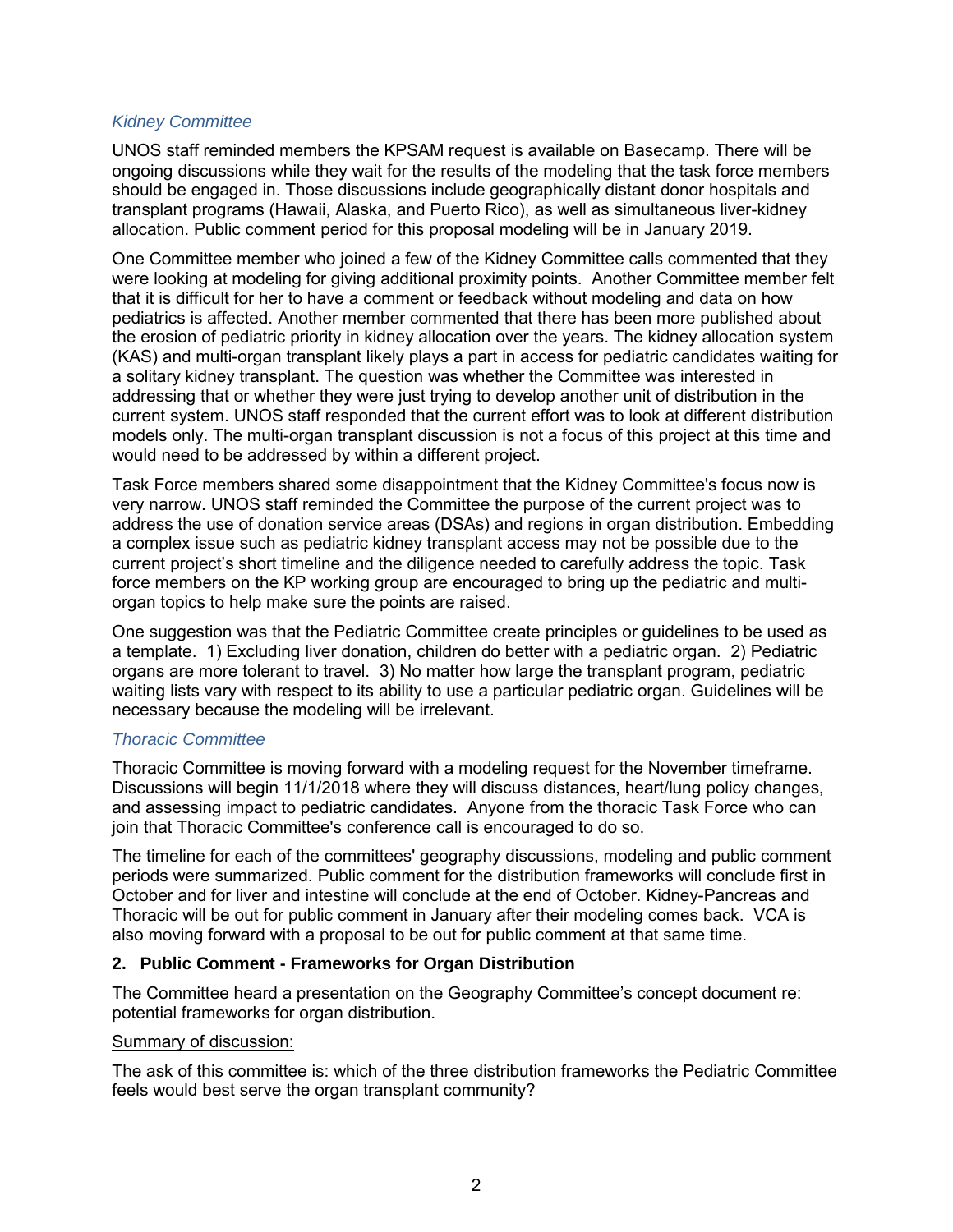UNOS staff shared a brief history behind DSAs and regions, and how the passage of the National Organ Transplant Act (NOTA) in 1984 changed the landscape of donation and transplantation.

Prior to 1993, the OPOs had a lot of subdivisions and mergers, but there was no national-level review or criteria about geographic boundaries in organ allocation. After 1993, the DSA boundaries considered allocation local and any sharing agreements followed a defined process that was geographically driven. Currently there are 58 DSAs; there is a wide range of sizes and population density in DSAs, as well as the number of transplant programs in each individual area.

In November 2017, a lawsuit was filed stating that lung distribution using DSAs was not consistent with the OPTN Final Rule. The Final Rule states the candidate's place of residence or listing cannot be used in organ allocation, with some exceptions (numbers 1 through 5). Any allocation policies must follow the Final Rule and must be based on medical judgment, best use of organs, preserves and maintains transplant program's ability to accept or decline an offer, reduces organ wastage, promotes efficiency and patient access to transplantation. This resulted in the 250 NM circles centered from the donor hospital for lung distribution. Then in 2018 a lawsuit was filed stating the same argument, but for liver distribution.

OPTN has always had an emphasis on consensus-driven policy development, taking into consideration the input of the medical community and the Board of Directors (BOD) to make the informed decision. OPO and transplant hospital relationships were derived from DSA and regional structure, so the medical community looks at the relationships when considering proposals. However DSAs and regions were never designed for organ allocation. They were considered to be reasonable proxies for distance.

The Geography Committee identified three distribution frameworks consistent with the Final Rule:

- Fixed distance from donor hospital Creates geographic areas based on the donor hospital and the transplant candidate's hospital. This may allow for wider distribution and other characteristics such as medical urgency. The advantages are that it is easy to explain and extends the distribution area when considering medical urgency. The disadvantages are fixed boundaries including areas near coasts and national borders, as well as population density may affect patients with similar matching characteristics.
- Mathematically optimized borders Boundaries are based on a statistical formula designed to achieve the best results based on one or more specific goals of the proposal such as a consistent ratio of donors to potential recipients within each distribution area. This framework is more complex and requires a lot of data, modeling and careful discussion. Distribution areas could range from a limited number of larger districts to a smaller number of localized neighborhoods. Shape could also be customized to account for issues of demographics, geography or clinical factors and neighborhood boundaries could overlap if factors share common characteristics. Advantages include it provides consistent results and can be monitored and scaled. Disadvantages include that it is difficult to explain.
- Continuous distribution Candidates receive a score based on statistical formula combining important clinical factors that may include medical urgency, likelihood of graft survival, and proximity to the donor location. It uses no geographical boundaries. The candidates who best meet the combination of factors would receive highest priority.